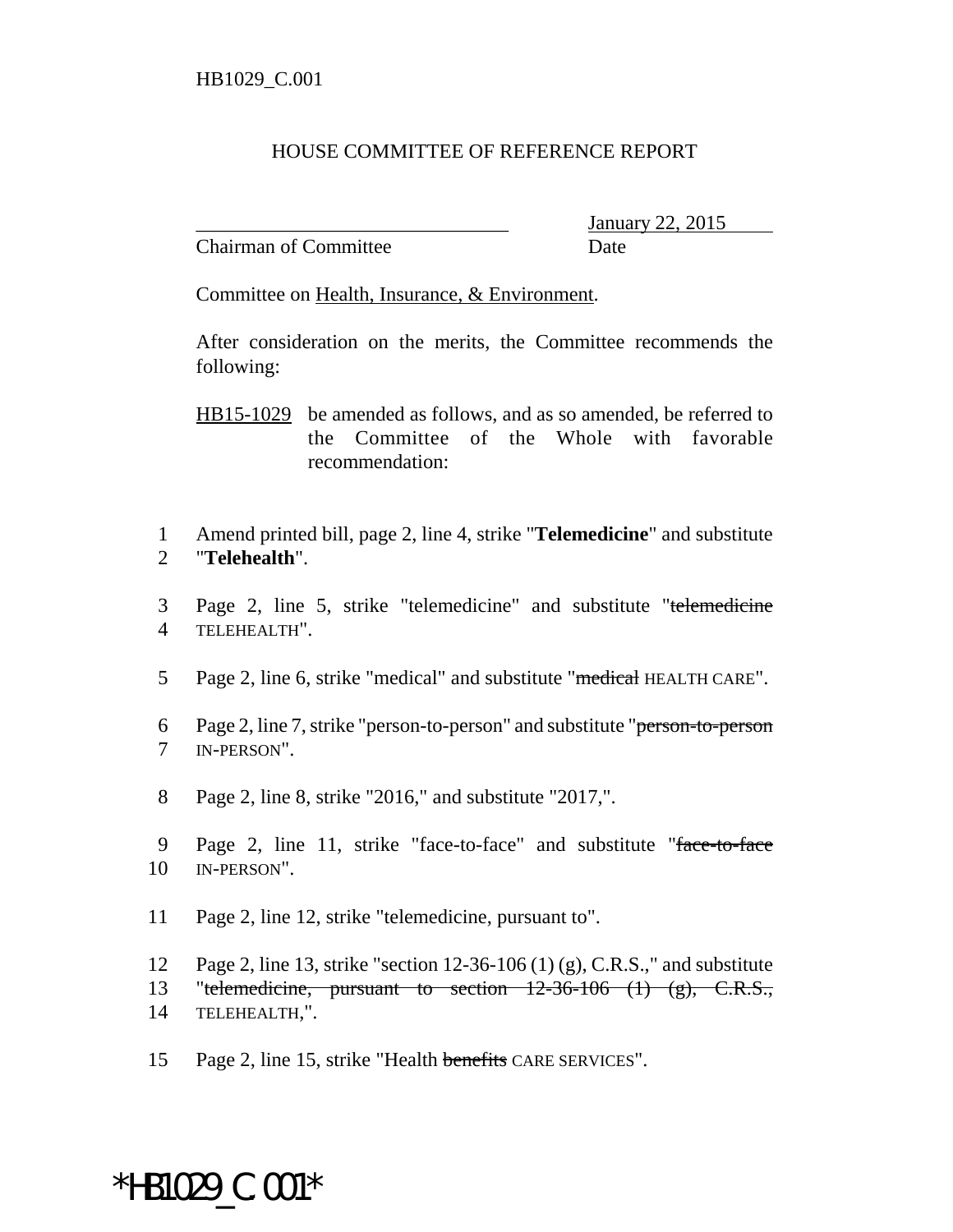- 1 Page 2, strike line 16 and substitute "health benefits provided through
- 2 telemedicine shall meet the same standard of care as for in-person care.".
- Page 3, line 1, strike "as IS REQUIRED for in-person care.".
- Page 3, line 2, strike "telemedicine" and substitute "telemedicine TELEHEALTH".
- Page 3, line 5, strike "TELEMEDICINE" and substitute "TELEHEALTH".
- Page 3, line 8, strike "TELEMEDICINE." and substitute "TELEHEALTH.".
- Page 3, line 9, strike "A" and substitute "SUBJECT TO ALL TERMS AND CONDITIONS OF THE HEALTH BENEFIT PLAN, A" and after "TREATING" insert "PARTICIPATING".
- Page 3, line 10, after "CONSULTING" insert "PARTICIPATING".
- Page 3, line 12, strike "TELEMEDICINE SERVICES" and substitute "TELEHEALTH".
- Page 3, line 13, strike "COVERAGE" and substitute "REIMBURSING THAT PROVIDER".
- Page 3, line 14, strike "CONTACT." and substitute "CONTACT BY THAT PROVIDER.".
- Page 3, line 15, before "BECAUSE" insert "THAT IS A COVERED BENEFIT".
- Page 3, line 16, strike "TELEMEDICINE" and substitute "TELEHEALTH".
- Page 3, line 17, strike "PROVIDER" and substitute "PARTICIPATING PROVIDER OR, SUBJECT TO SECTION 10-16-704, THE NONPARTICIPATING PROVIDER".
- Page 3, line 19, strike "TELEMEDICINE." and substitute "TELEHEALTH. SECTION 10-16-704 APPLIES TO THIS PARAGRAPH (b).".
- Page 3, line 21, strike "TELEMEDICINE" and substitute "TELEHEALTH".
- Page 3, line 23, strike "SERVICES." and substitute "SERVICES THROUGH

## \*HB1029  $C.001*$   $2-$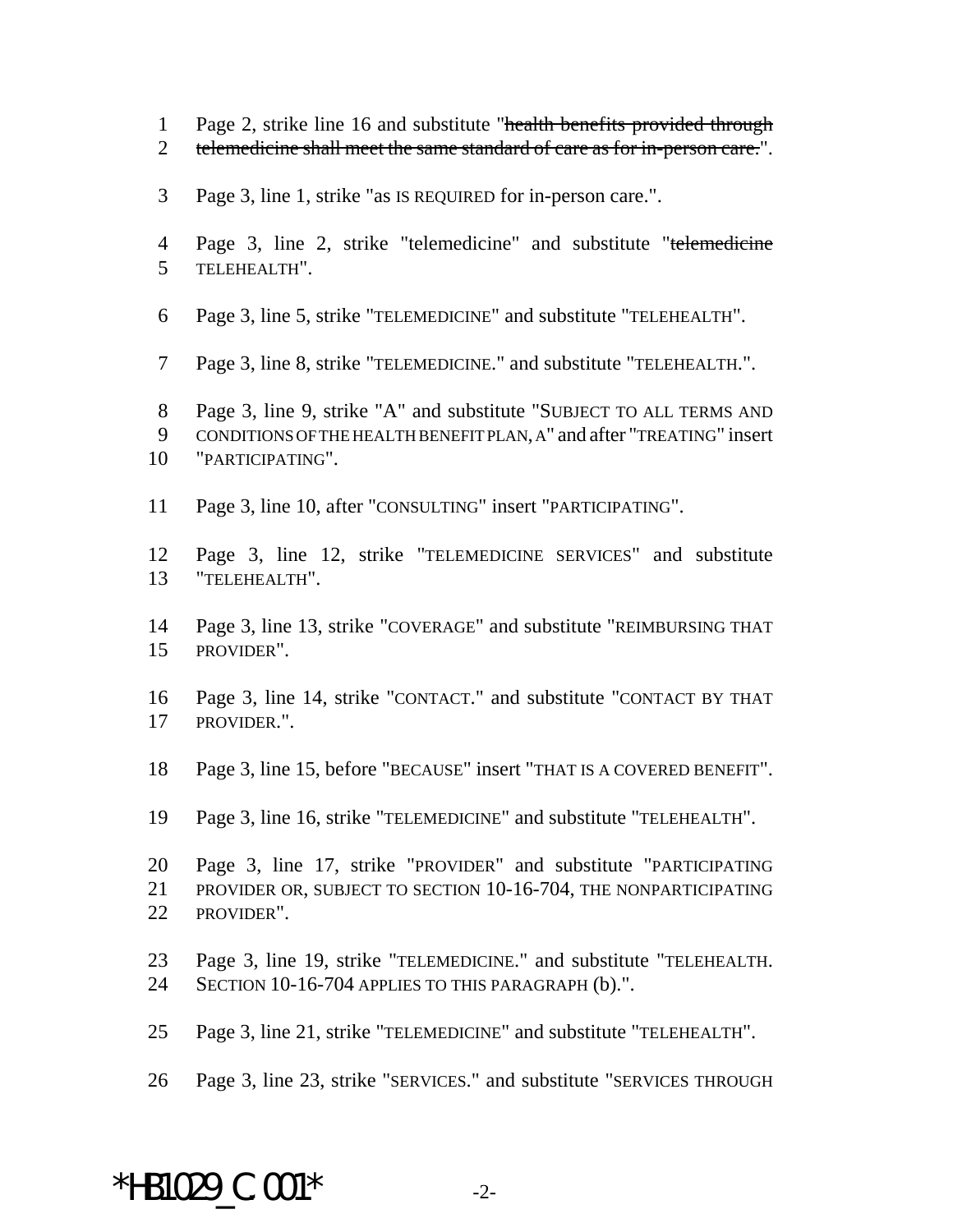TELEHEALTH; EXCEPT THAT, FOR PURPOSES OF THIS PARAGRAPH (c), THE ORIGINATING SITE DOES NOT INCLUDE A PRIVATE RESIDENCE AT WHICH THE COVERED PERSON IS LOCATED WHEN HE OR SHE RECEIVES HEALTH

- CARE SERVICES THROUGH TELEHEALTH.".
- Page 3, line 26, strike "TELEMEDICINE," and substitute "TELEHEALTH,".
- Page 4, strike lines 4 through 15 and substitute:

 "(e) A CARRIER SHALL NOT IMPOSE AN ANNUAL DOLLAR MAXIMUM ON COVERAGE FOR HEALTH CARE SERVICES COVERED UNDER THE HEALTH BENEFIT PLAN THAT ARE DELIVERED THROUGH TELEHEALTH, OTHER THAN AN ANNUAL DOLLAR MAXIMUM THAT APPLIES TO THE SAME SERVICES WHEN PERFORMED BY THE SAME PROVIDER THROUGH IN-PERSON CARE.

 (f) IF A COVERED PERSON RECEIVES HEALTH CARE SERVICES THROUGH TELEHEALTH, A CARRIER SHALL APPLY THE SAME COPAYMENT, COINSURANCE, OR DEDUCTIBLE AMOUNT AND POLICY-YEAR, CALENDAR-YEAR, LIFETIME, OR OTHER DURATIONAL BENEFIT LIMITATION OR MAXIMUM BENEFITS OR SERVICES UNDER THE HEALTH BENEFIT PLAN TO THE HEALTH CARE SERVICES DELIVERED VIA TELEHEALTH THAT THE CARRIER APPLIES UNDER THE HEALTH BENEFIT PLAN TO THOSE HEALTH CARE SERVICES WHEN PERFORMED BY THE SAME PROVIDER THROUGH IN-PERSON CARE.".

- Reletter succeeding paragraph accordingly.
- Page 4, line 18, strike "2016," and substitute "2017,".
- Page 4, after line 27 insert:

 "(h) NOTHING IN THIS SECTION PROHIBITS A CARRIER FROM PROVIDING COVERAGE OR REIMBURSEMENT FOR HEALTH CARE SERVICES APPROPRIATELY PROVIDED THROUGH TELEHEALTH TO A COVERED PERSON WHO IS NOT LOCATED AT AN ORIGINATING SITE.".

- Page 5, line 2, strike "HEALTH CARE".
- Page 5, line 4, strike "TELEMEDICINE." and substitute "TELEHEALTH.".
- Page 5, line 7, strike "TELEMEDICINE." and substitute "TELEHEALTH.".

## \*HB1029  $C.001*$  -3-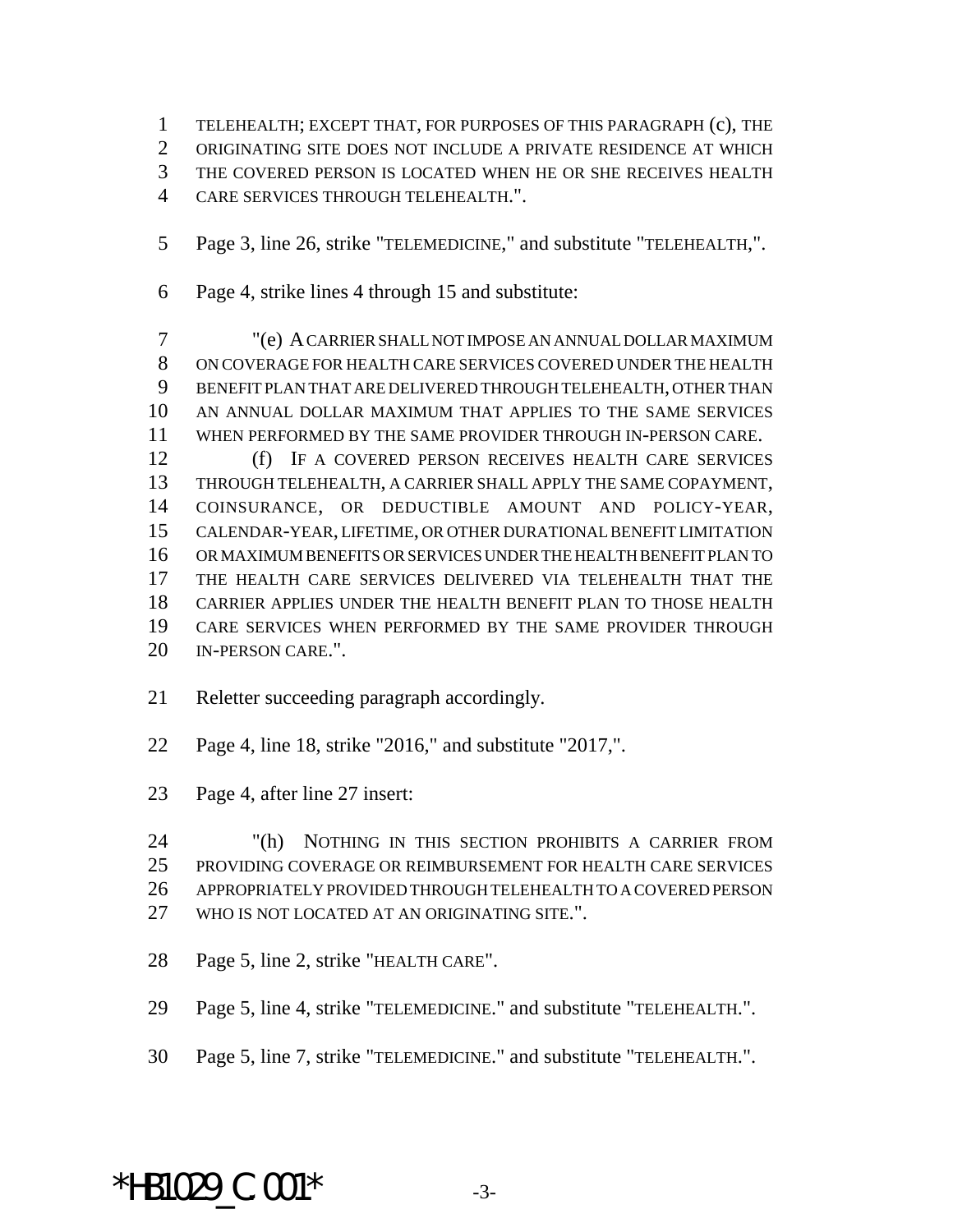Page 5, line 8, strike "TRANSMISSION" and substitute "ELECTRONIC TRANSFER".

 Page 5, line 9, strike "FROM" and substitute "OR AN INTERACTION BETWEEN PROVIDERS THAT OCCURS BETWEEN" and strike "TO THE".

 Page 5, line 10, strike "PROVIDER AT THE DISTANT SITE" and substitute "AND DISTANT SITES".

Page 5, strike lines 11 through 19 and substitute:

8 "(d) "SYNCHRONOUS INTERACTION" MEANS A REAL-TIME INTERACTION BETWEEN A PATIENT LOCATED AT THE ORIGINATING SITE AND A PROVIDER LOCATED AT A DISTANT SITE.

 (e) (I) "TELEHEALTH" MEANS A MODE OF DELIVERY OF HEALTH CARE SERVICES THROUGH TELECOMMUNICATIONS SYSTEMS, INCLUDING INFORMATION, ELECTRONIC, AND COMMUNICATION TECHNOLOGIES, TO FACILITATE THE ASSESSMENT, DIAGNOSIS, CONSULTATION, TREATMENT, EDUCATION, CARE MANAGEMENT, OR SELF-MANAGEMENT OF A COVERED PERSON'S HEALTH CARE WHILE THE COVERED PERSON IS LOCATED AT AN ORIGINATING SITE AND THE PROVIDER IS LOCATED AT A DISTANT SITE.THE TERM INCLUDES SYNCHRONOUS INTERACTIONS AND STORE-AND-FORWARD TRANSFERS.

**(II) "TELEHEALTH" DOES NOT INCLUDE THE DELIVERY OF HEALTH**  CARE SERVICES VIA TELEPHONE, FACSIMILE MACHINE, OR ELECTRONIC 22 MAIL SYSTEMS.

 **SECTION 2.** In Colorado Revised Statutes, 10-16-102, **amend** (33) as follows:

 **10-16-102. Definitions - repeal.** As used in this article, unless the context otherwise requires:

 (33) "Health care services" means any services included in or incidental to the furnishing of medical, mental, dental, or optometric care; hospitalization; or nursing home care to an individual, as well as the furnishing to any person of any other services for the purpose of preventing, alleviating, curing, or healing human physical or mental illness or injury. "Health care services" includes the rendering of the 33 services through the use of telemedicine TELEHEALTH, AS DEFINED IN SECTION 10-16-123 (4) (e).

 **SECTION 3.** In Colorado Revised Statutes, 10-16-704, **amend** 36 (1) (a), (9) (a.5), and (11) as follows:

**10-16-704. Network adequacy - rules - legislative declaration.**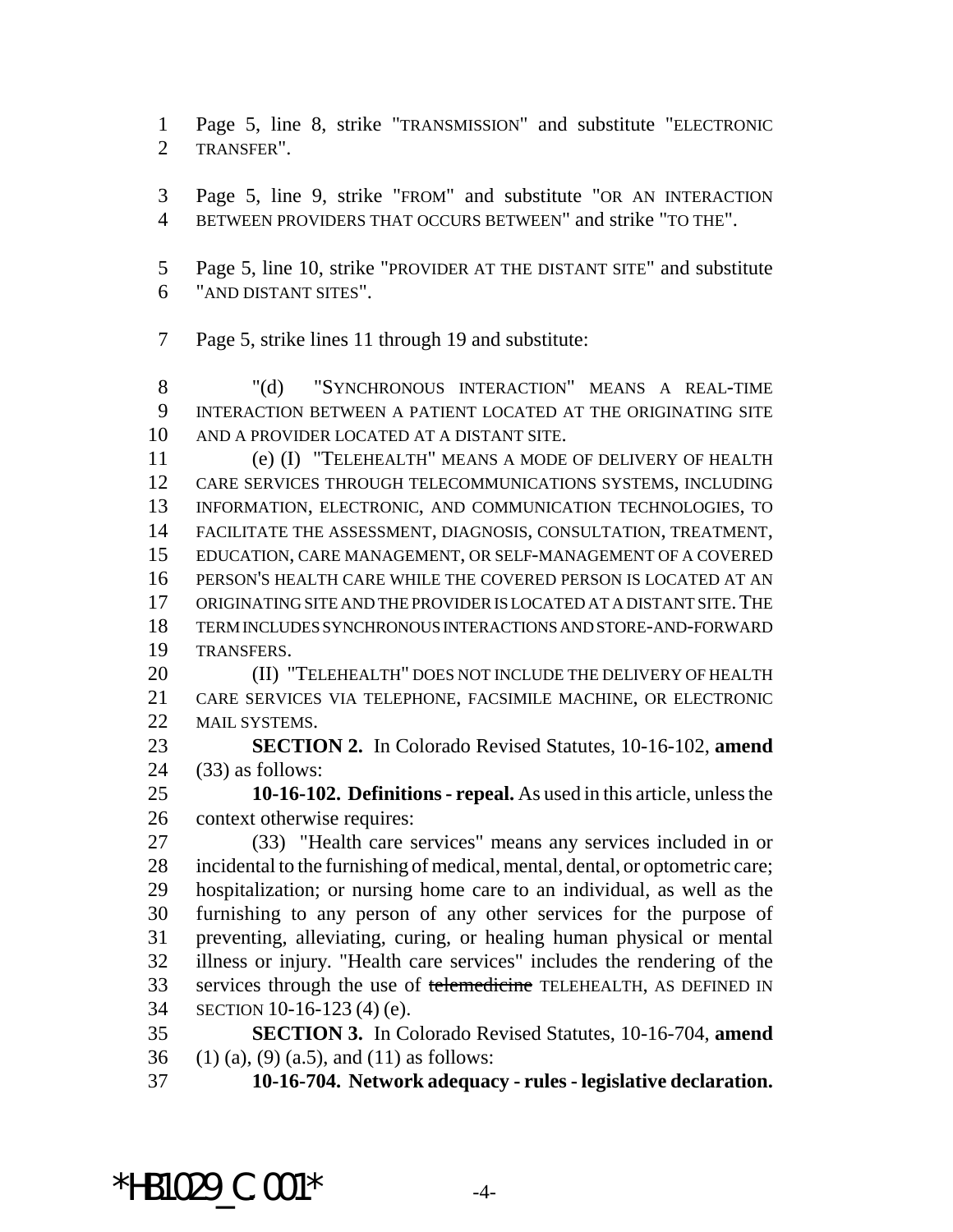(1) A carrier providing a managed care plan shall maintain a network that is sufficient in numbers and types of providers to assure that all covered benefits to covered persons will be accessible without unreasonable delay. In the case of emergency services, covered persons shall have access to health care services twenty-four hours per day, seven days per week. Sufficiency shall be determined in accordance with the requirements of this section and may be established by reference to any reasonable criteria used by the carrier, including but not limited to:

 (a) Provider-covered person ratios by specialty, which may 10 include the use of providers through telemedicine TELEHEALTH for 11 services that may appropriately be provided through telemedicine TELEHEALTH;

 (9) Beginning January 1, 1998, a carrier shall maintain and make available upon request of the commissioner, the executive director of the department of public health and environment, or the executive director of the department of health care policy and financing, in a manner and form that reflects the requirements specified in paragraphs (a) to (k) of this subsection (9), an access plan for each managed care network that the carrier offers in this state. The carrier shall make the access plans, absent confidential information as specified in section 24-72-204 (3), C.R.S., available on its business premises and shall provide them to any interested party upon request. In addition, all health benefit plans and marketing materials shall clearly disclose the existence and availability of the access plan. All rights and responsibilities of the covered person under the health benefit plan, however, shall be included in the contract provisions, regardless of whether or not such provisions are also specified in the access plan. The carrier shall prepare an access plan prior to offering a new managed care network and shall update an existing access plan whenever the carrier makes any material change to an existing managed care network, but not less than annually. The access plan of a carrier offering a managed care plan shall demonstrate the following:

 (a.5) An adequate number of accessible specialists and sub-specialists within a reasonable distance or travel time, or both, or who 34 may be available through the use of telemedicine TELEHEALTH;

 (11) The division of insurance, in cooperation with the chief medical officer for the state, shall evaluate a carrier's network adequacy 37 plan concerning the use of telemedicine TELEHEALTH for providers who 38 are specialists and sub-specialists for rural areas. Such THE DIVISION AND 39 CHIEF MEDICAL OFFICER SHALL CONDUCT THE review shall occur in a timely fashion so as not to delay access to health care services.".